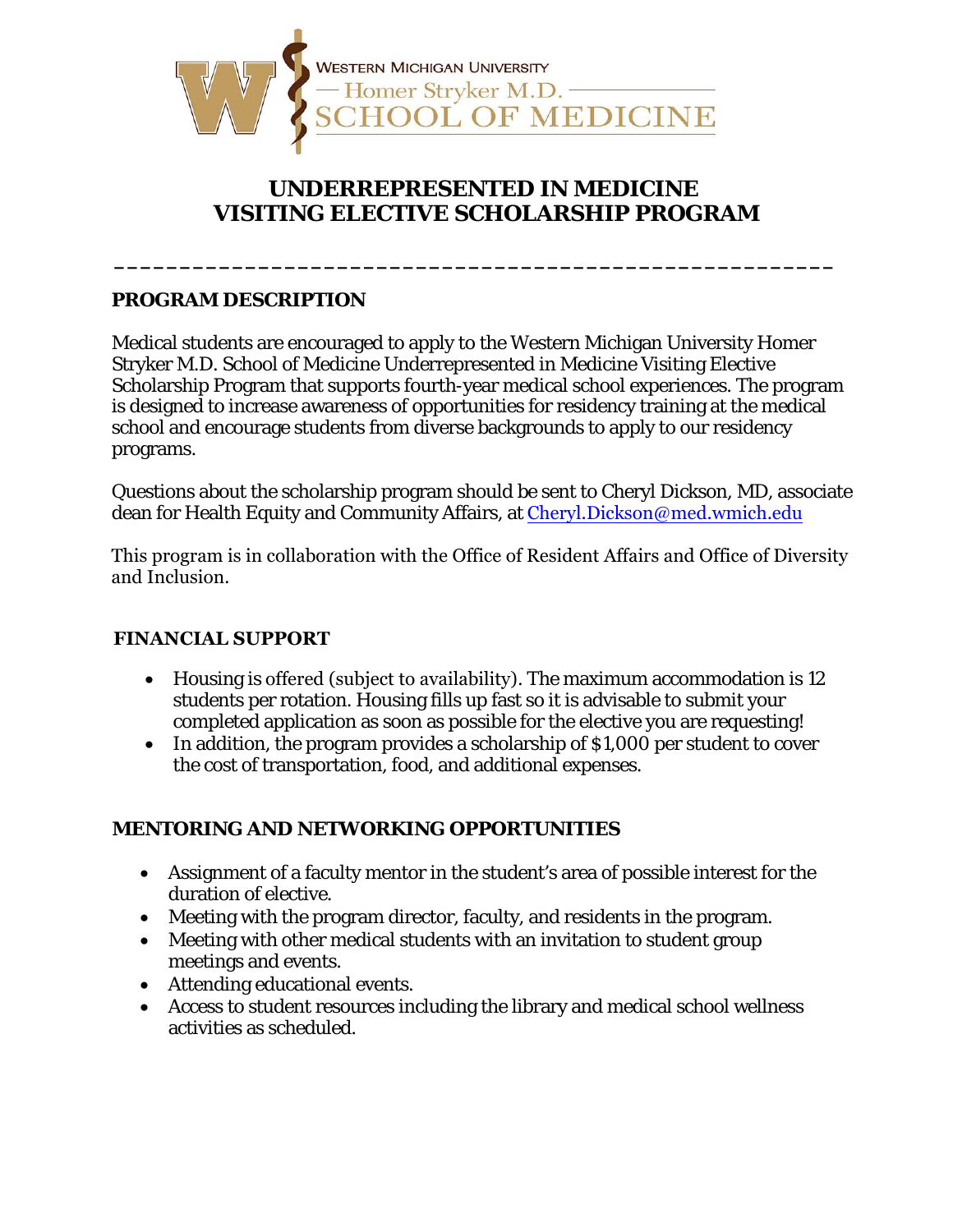

#### **ELIGIBILITY REQUIREMENTS**

- Must be a full-time fourth-year medical student, or third-year medical student that has completed required core clinical clerkships, and is in good academic standing at an accredited medical school in the United States.
- Must identify as American Indian/Alaska Native, Black/African American, Hispanic/Latino, or Native Hawaiian/Other Pacific Islander.

#### **ELECTIVES**

Electives are four weeks in duration and subject to availability. Additional information about each elective is available on the medical school website. Electives are available in:

- Emergency Medicine
- Family Medicine
- General Surgery
- Internal Medicine
- Obstetrics and Gynecology
- Orthopedic Surgery
- Pediatric and Adolescent Medicine
- Psychiatry

Electives may be selected from all electives in the discipline, which are listed in our electives [catalog](http://catalog.med.wmich.edu/node/380) online and are subject to availability. Electives and housing fill up fast so it is important to submit your completed application as soon as possible for the elective you are requesting!

### **APPLICATION PROCESS**

- 1. Complete the URM Visiting Elective Scholarship Application and submit to visitingstudents@med.wmich.edu.
- 2. Complete the Visiting Student Learning Opportunities (VSLO) Application and submit all required documentation (included in the application is a questionnaire about URM eligibility).

### **PROGRAM TIMELINE**

The application for this elective program should be submitted 6 weeks prior to the elective start date. If you do not submit your application at least 6 weeks prior to your start date, this may affect elective and housing availability. After the application is received, you will be notified of acceptance into the program based on eligibility and availability of the desired elective for dates requested, housing, and funding.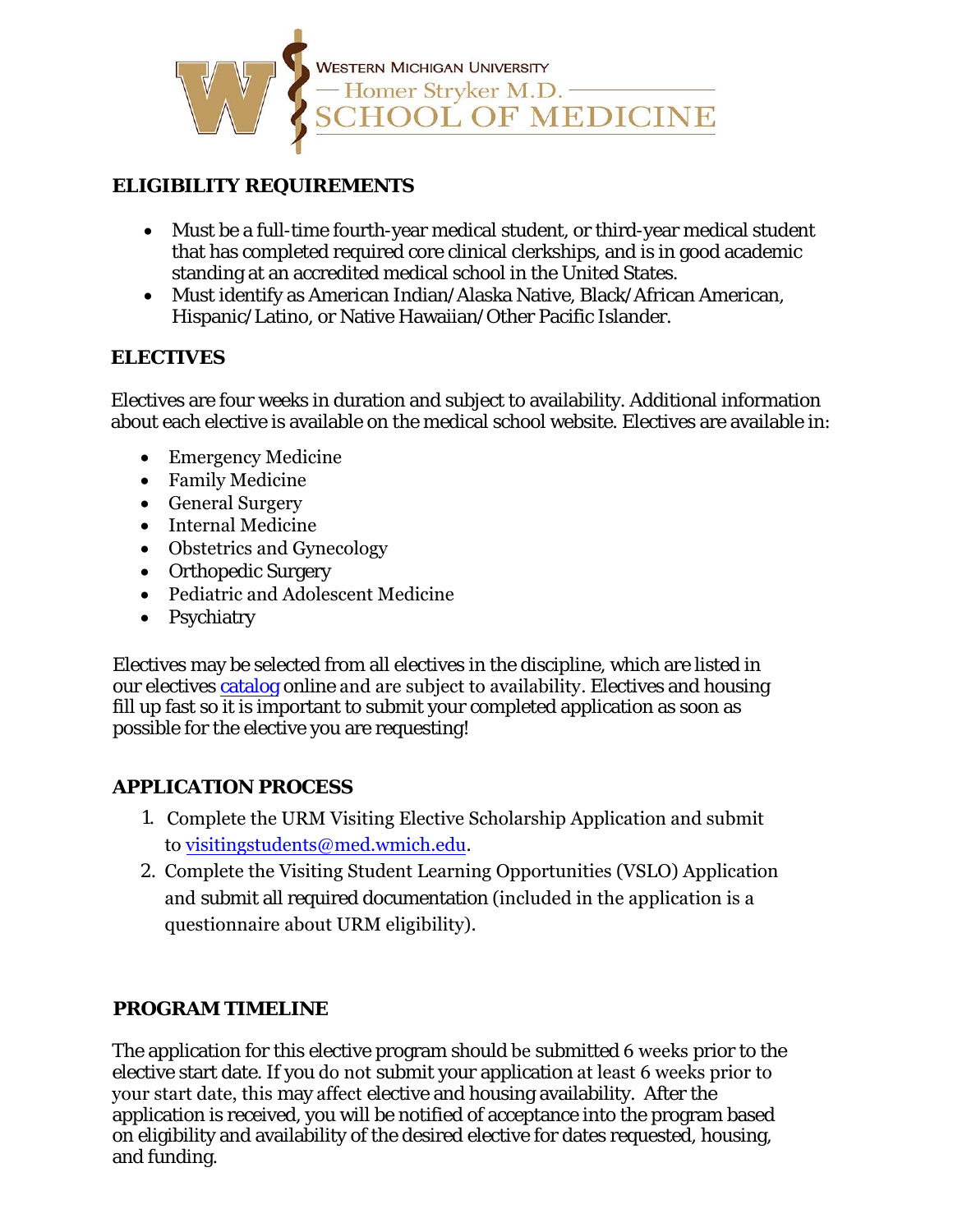

#### **STATEMENT ON DIVERSITY AND INCLUSIVENESS**

At WMed, we recognize and encourage the continuous expression, development, and representation of the uniqueness of all individuals. Inclusiveness is defined as valuing diversity and fostering respect for all individuals and points of view without judgment, bias or stereotype. WMed is committed to fostering an environment that is inclusive, trusting, and open and draws upon the collective strength of the diversity of our students, residents, fellows, faculty, and staff. We are dedicated to a culture that facilitates the increased understanding of – and appreciation for – the diverse backgrounds, inherent worth and dignity of each and every individual. We strive to promote and recognize the strength that comes from individuals working together to achieve worthy goals and the medical school seeks always to remove any barriers that may exist to achieving our culture of inclusiveness.

WMed is committed to fostering a learning environment that:

- Values diversity and inclusiveness as being integral to the humanistic practice of medicine, an enriched educational environment, discovery and scholarship that addresses the needs of diverse communities, and meaningful community service
- Welcomes a diverse body of faculty, students and staff from all segments of society to enhance the learning experiences of all learners
- Celebrates human diversity and cultural pluralism through inclusiveness, acceptance, mutual respect, and empowerment
- Delivers excellent clinical care with equity
- Appreciates diversity of experiences, perspectives, ideas, contributions, talents, and goals